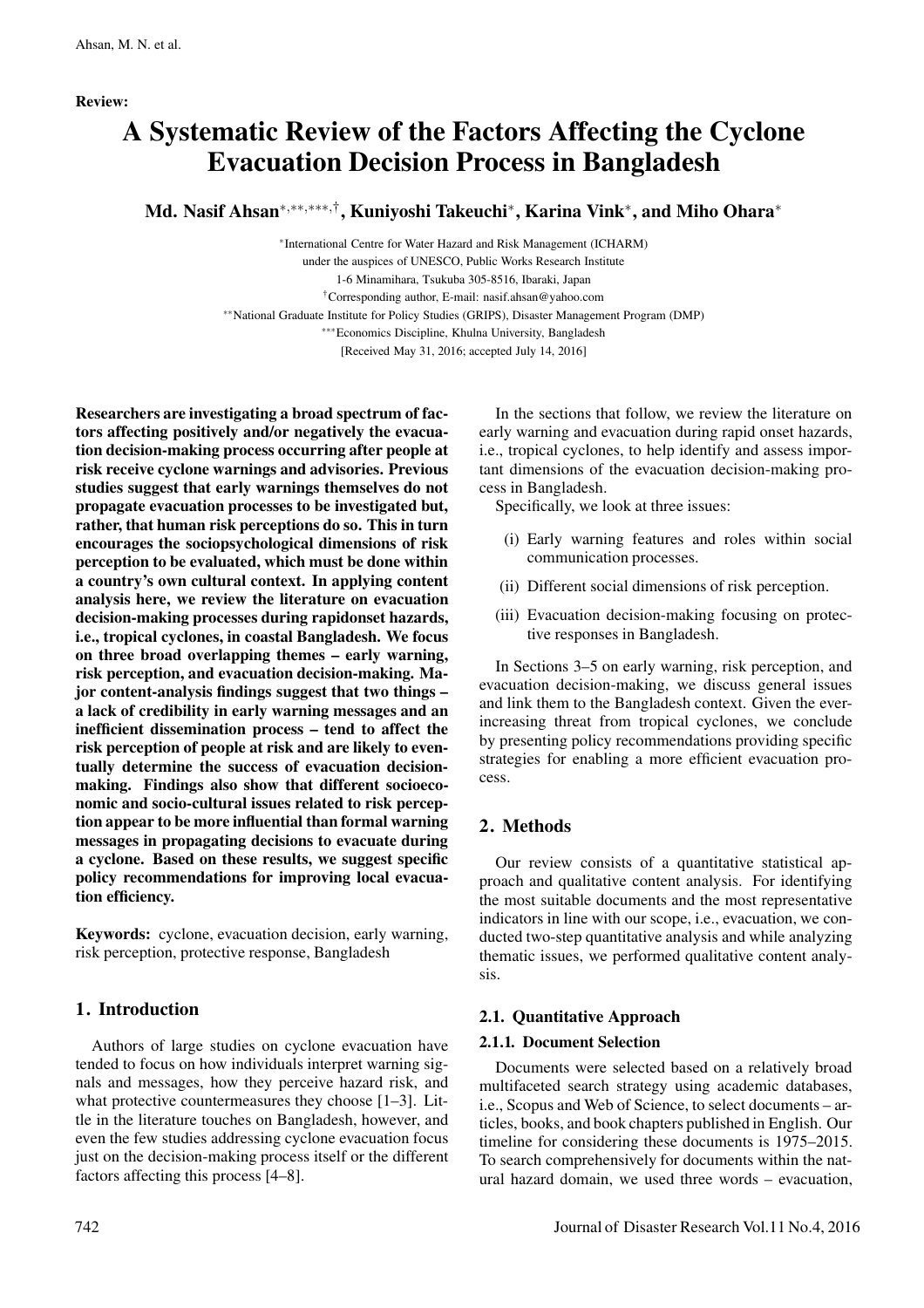

\*after duplicates are excluded

cyclone, and hurricane – as shown in Table 1. These provided nearly 900 results in round 1. These were further refined in round 2, which consisted of searching using specific terms, i.e., social science and Bangladesh. After excluding duplicates in round 2, we obtained 209 articles for social science and 16 for Bangladesh. We further refined results into 209 documents by applying the following key words, i.e., evacuation decision, evacuation process, evacuation behavior, and evacuation strategies, which resulted in a further 91 documents. Of these 91, a careful reading of abstracts for relevancy resulted in 25 documents – 22 articles, 2 book chapters, and 1 book. This led to a final total of 41 documents, of which 25 were from social science themes excluding Bangladesh and 16, of which 15 articles and 1 book chapter concerned Bangladesh in connection with evacuation during rapid-onset hazards, i.e., cyclones.

#### 2.1.2. Indicator Selection

To determine indicators most likely to influence evacuation decisions, we analyzed 225 documents ( $= 209 + 16$ ) (column 5 in Table 1). We used VOSviewer, a free software program<sup>1</sup>, to determine evacuation-related indicators occurring in titles and abstracts of the 225 documents, regardless of how many times a specific indicator was cited in a document. We set the threshold frequency, i.e., the number of times an indicator appears in selected documents, at 20, all of which were to be considered using VOSviewer, which eventually provided 29 indicators from the 225 documents. Setting a threshold frequency of more or less than 20 provided either too many or too few indicators. Of the 29 indicators, we categorized the top 15,  $\approx$  52%, shown in **Table 2**. We divided these 15 under three broad themes: early warning, risk perception, and evacuation decision-making. Table 2 lists grey cells indicating specific themes related to each indicator.

### 2.2. Qualitative Content Analysis

We analyzed content by comparing similarities and differences between general findings regarding early warn-

|             | Table 2. Indicators with themes and (co-)occurrence scores |  |  |  |
|-------------|------------------------------------------------------------|--|--|--|
| $(N=225)$ . |                                                            |  |  |  |

|                         |              |             |                |               | <b>Themes</b>   |                               |
|-------------------------|--------------|-------------|----------------|---------------|-----------------|-------------------------------|
| Serial                  | Indicators   | Occurrence* | Co-occurrence* | Early warning | Risk perception | decision-making<br>Evacuation |
| 1                       | Evacuation   | 135         | 729            |               |                 |                               |
| $\frac{2}{3}$           | Risk         | 89          | 519            |               |                 |                               |
|                         | Hurricane    | 79          | 455            |               |                 |                               |
| $\overline{\mathbf{4}}$ | Evacuee      | 72          | 451            |               |                 |                               |
| 5                       | Warning      | 71          | 392            |               |                 |                               |
| 6                       | Response     | 71          | 444            |               |                 |                               |
| 7                       | Information  | 69          | 448            |               |                 |                               |
| 8                       | Individual   | 63          | 391            |               |                 |                               |
| 9                       | Households   | 57          | 359            |               |                 |                               |
| 10                      | Resident     | 56          | 329            |               |                 |                               |
| 11                      | Analysis     | 56          | 342            |               |                 |                               |
| 12                      | Model        | 53          | 336            |               |                 |                               |
| 13                      | Decision     | 47          | 284            |               |                 |                               |
| 14                      | False alarm  | 43          | 283            |               |                 |                               |
| 15                      | Preparedness | 42          | 229            |               |                 |                               |

\* For detail explanation, please surf at

http://www.vosviewer.com/getting-started#VOSviewer manual Source: Analysis from VOSviewer.

ing, risk perception, and evacuation decision-making in 25 documents with a non-Bangladesh context and 16 documents with a Bangladesh context. We analyzed these 41 documents ( $= 25 + 16$ ) by using QSR NVivo (version 10) software – a program that uses descriptive coding for qualitative analysis – to code individual documents for references to early warning, risk perception, and evacuation decision-making. NVivo analysis consisted of three general issues:

- (a) early warning: features (language, terms, threat information, etc.), components (source, channel, receiver, etc.), and recipient characteristics (literacy level, asset possession, connection with peers, etc.)
- (b) risk perception: vision and hearing, language/family/peer-network, credibility of warning source, specificity of risk information, perceived hazard characteristics, stakeholders' perceptions
- (c) evacuation decision: facilitators and impediments, gender issues and social norms, dependency ratio in the household, distance to safe havens

Of these 41 selected documents, four  $(\approx 10\%)$  address early warning, risk perception, and evacuation decisionmaking; five  $(\approx 12\%)$  address only early warning; nine  $(\approx 22\%)$  address only risk perception; 11 ( $\approx 27\%$ ) address only evacuation decision-making processes; and 12  $(\approx 29\%)$  address combinations of two of these themes. All 41 are presented in Appendix 1 based on their associated themes, dimensions, factors, and context (general/ Bangladesh).

We selected the published documents within the scope of this paper by using the Scopus and Web of Science

<sup>1.</sup> www.vosviewer.com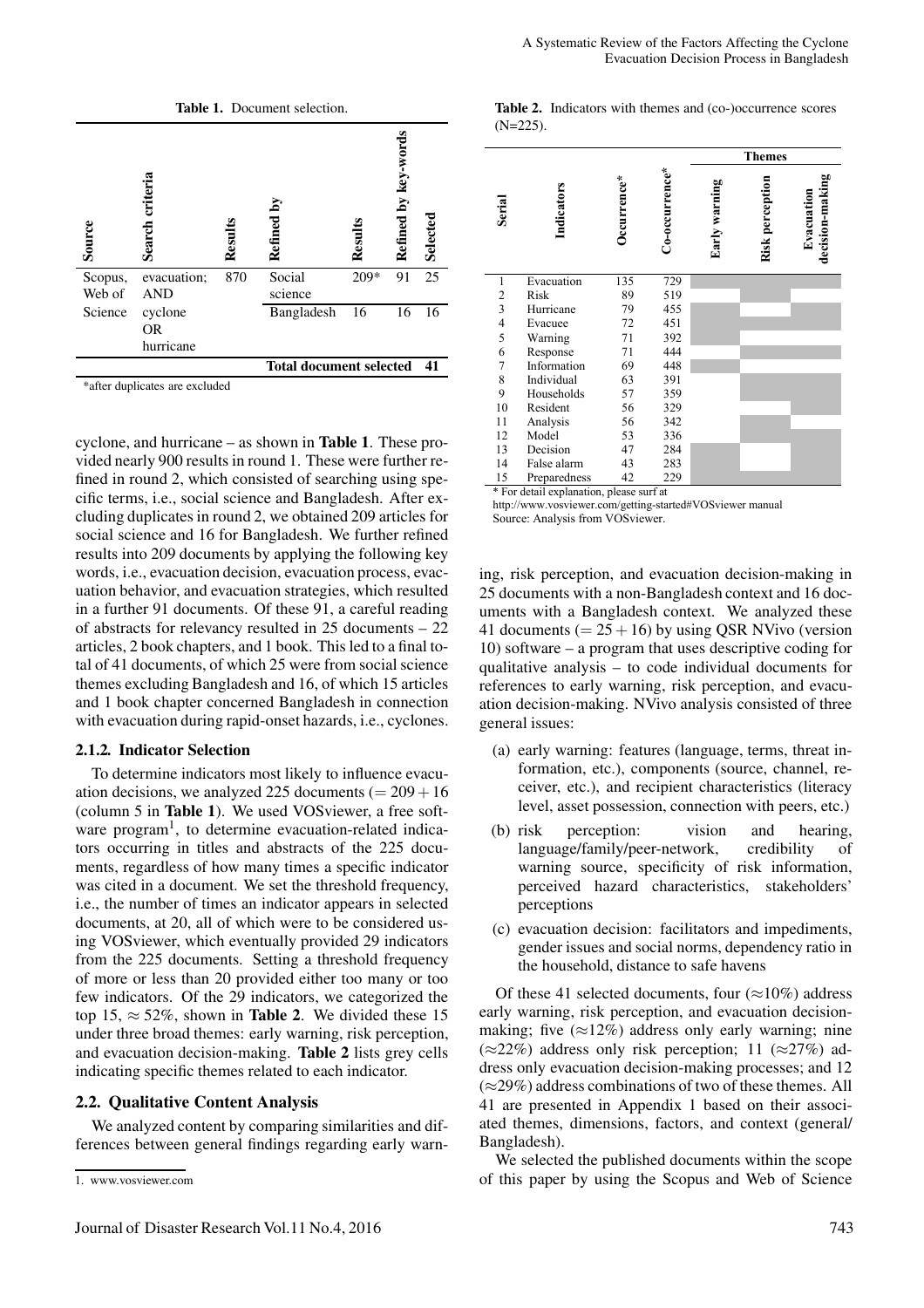search engines without considering library databases such as Academic Search Premier, Google Scholar, University of Colorado at Boulder's natural hazards center library, the University of Delaware's disaster research center library, PubMed, or FEMA's (Federal Emergency Management Agency) resource and document library. We consider these library databases within the scope of future studies on cyclone evacuation research.

As mentioned in the introduction, we start by focusing on the general themes of early warning, risk perception, and evacuation decision-making (Sections 3, 4, and 5 respectively), then related these to the Bangladesh context. The general discussion is mostly based on content analysis from 25 documents (row 1, Table 1) and the Bangladesh discussion is based on content analysis from 16 documents (row 2, Table 1).

## 3. Early Warning

Just over 31% of the documents emphasize understanding underlying factors affecting evacuation decisions in pre-states of disasters [3, 9, 10–12]. Warning features such as message content and style, channel(s) through which it is conveyed, frequency, and traits associated with its source have been focal points of previous studies as mentioned in 12% of selected documents [3, 13– 14]. These studies for understanding evacuation in terms of protective response suggest that trust is the critical factor in a warning message that eventually leads to a decision to evacuate. Given this fact, the more specific and less ambiguous the warning is in terms of information and credibility, the more likely that a protective response, i.e., evacuation, occurs. In other words, warnings that are heard, understood, and believed are very likely to trigger evacuation.

As suggested by 14% of selected documents, a warning functions similar to a social process involving a range of activities and carrying a message transmitted from the source via a channel to the recipient and resulting in a protective response depending on the recipient's characteristics [15–19]. While different individuals may receive the same warning, not all may understand the basic message the same way. Responses to warning messages depend, in part, on how recipients interpret the message [20]. Individuals are, after all, stimulated by different environmental and social cues such as sights and sounds, and by the behavior of their neighbors and peers [2]. Even a shout of "Fire!" is likely to be heard, apprehended, interpreted, and responded to differently by different individuals in the same shopping mall.

One way of investigating why evacuation compliance to warnings varies is to determine how individuals receive, apprehend, interpret, and trust warnings, as suggested by just over 7% of the documents addressing general issues [3, 11, 14]. Some 13% of documents addressing both the general and Bangladesh contexts indicate that individuals are affected by physical, psychomotor, cognitive, and economic abilities along with their social networks [2, 6, 21–23]. Reviews of early warning systems by Mileti and O'Brien [3] and Sorensen and Sorensen [19] determined several environmental, social, and psychological attributes are likely to influence the early warning process, although these reviews suggest that only a few of these attributes can be influenced to make the warning process more efficient and effective. The response to a warning message is thus likely to vary with the message source, content, and style, channel attributes, frequency, source credibility, and recipient characteristics [3, 6]. If those at risk do not trust the warning and/or doubt the level of the threat, then protective response is likely to be low.

The process of early cyclone warning dissemination in Bangladesh has improved over the last three decades, although key challenges remain in using information collected in dynamic contexts where information must be dissiminated at multiple levels through a number of channels. In current early warning dissimination, shown in Fig. 1, the process starts with the Storm Warning Centre (SWC) of the Bangladesh Meteorological Department (BMD) and ends with coastal communities/households at risk. These are dispatched through a number of channels such as Coastal Preparedness Programme (CPP) units/volunteers, local administrations, and state-operated radio and television<sup>2</sup>. About 31% of Bangladesh related studies assessing cyclone evacuation compliance during – Gorky, a category 4 tropical cyclone in 1991; Sidr, a category 4 tropical cyclone in 2007, and Aila, a category 1 tropical cyclone in 2009 – suggest that evacuation decisions by households were influenced more by social, individual, and household attributes than by the actual warning messages themselves [4, 6, 16, 18, 22]. This is because warning messages during the above cyclones lacked credibility due to the absence of specific and accurate information such as the time of the cyclone's possible landfall, exact trajectories, wind speed, and surge heights [6, 22]. Several false alarms such as a tsunami warning in September 2007 and warnings for Cyclones Rashmi in October 2008 and Bijli in April 2009 also brought into question the accuracy and credibility of the Bangladesh warning system, as indicated by 19% of documents [4–5, 8]. This fact necessitates reexamination of links between early warnings and the responses of people at risk as addressed in contemporary evacuation studies.

Tropical cyclones making landfall recently in coastal Bangladesh have caused significantly more economic and other damage than fatalities among exposed populations [25]. In this context, as suggested by about 31% of Bangladesh-related studies, responsible agencies' poor understanding of local evacuation processes often leaves hundreds of persons in open spaces trying to reach safe havens and thousands in their destroyed homes in lowlying exposed zones, as happened during Cyclone Gorky in 1991 and Cyclone Sidr in 2007 [5–6, 16, 26]. In the absence of accurate estimates, the Centre for Research

<sup>2.</sup> At present, while issuing a first warning for any cyclone, a Standing Order for Disaster (SOD) is also followed by the BMD. This SOD contains the subsequent guidelines for all stakeholders regarding how to respond to the imminent cyclone threat.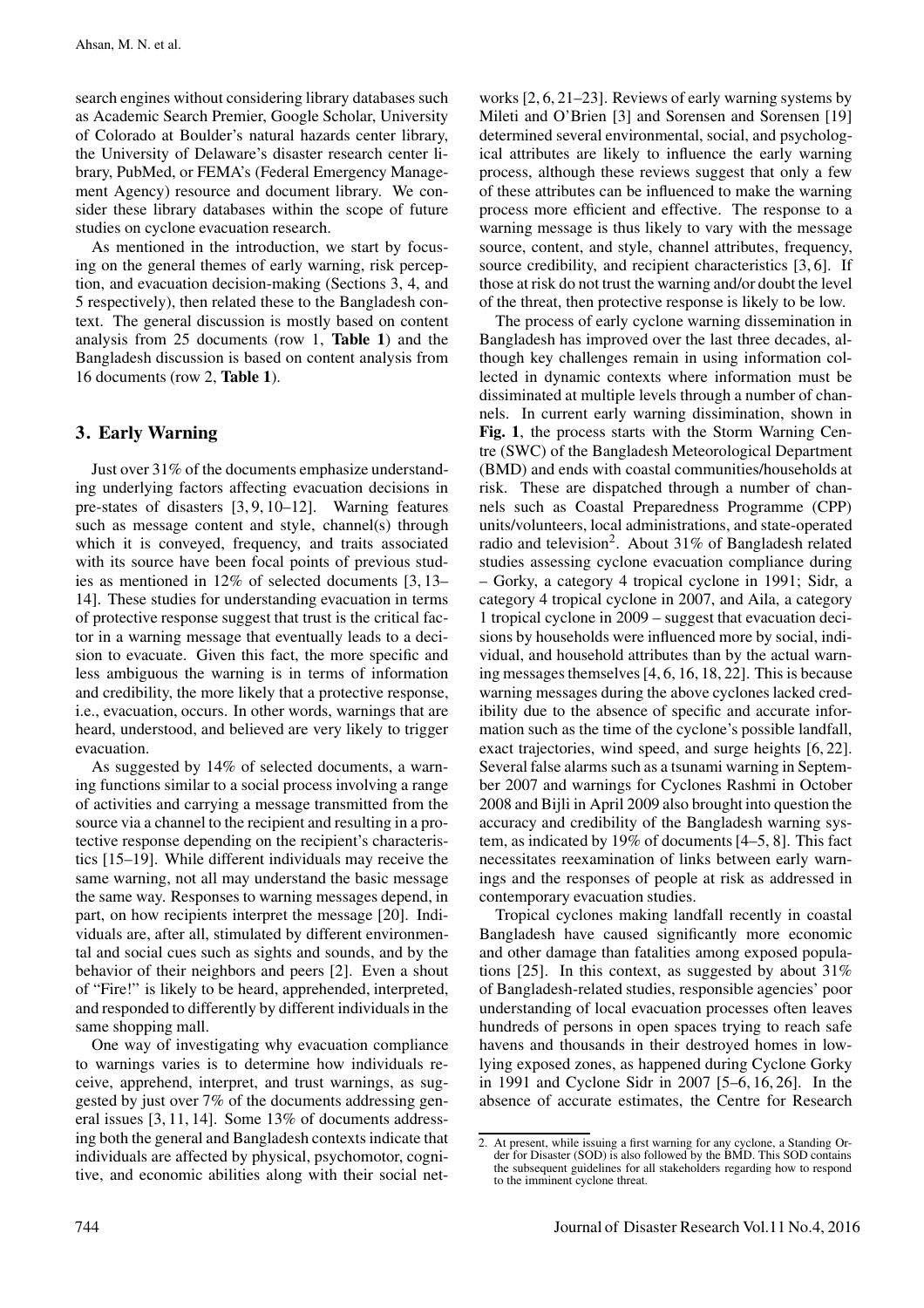

HF: High Frequency; VHF: Very High Frequency

Fig. 1. Cyclone warning dissemination process in Bangladesh. Source: [6, 24].

on the Epidemiology of Disasters (CRED), the World Bank, and the Government of Bangladesh (GoB) reported approximately 140,000 fatalities along the southeastern coast during Cyclone Gorky and 3,400 fatalities along the southwestern coast during Cyclone Sidr [27–29]. While there were only 190 fatalities and just over 7,000 severe physical injuries during Cyclone Aila when nearly 75% of at-risk households did not evacuate due to doubts about the validity of warning messages [30]. The understanding of how to better motivate evacuation thus remains a critical question. In this connection, apart from the early warning dissemination process itself being an important factor in evacuation decision-making, an equally important factor here is how individuals perceive risk.

### 4. Risk Perception

Risk perception in disaster domain integrates the broader associations of threat perception, protective response options, and actors concerned within this schema [2]. Thus, focusing only on early warnings may provide a partial scenario of the complicated evacuation decision-making process. Risk perception generally becomes complicated due to the high degree of uncertainty within the situational context, such as determining the

probability of different impact levels. Hence, emergency managers face a mammoth task in attempting to estimate and understand both hazard probability and response, as indicated by about 8% of documents [31, 32]. Emergency agencies expect people at risk to behave rationally, i.e., receive warnings, understand danger levels from warning messages, and evacuate to safe havens; but those at risk very often do not comply with advisories by taking suggested protective measures [1, 30]. In understanding evacuation decision-making process, nearly 20% of the selected documents suggest risk perception as a focal point consisting of risk identification and risk assessment [1, 9, 12, 35, 37]. In this case, knowledge of hazards alone does not expedite the evacuation decision-making process. Rather, available information must be translated into a meaningful message about pending havoc [1]. The magnitude of risk is considered either from a technical perspective based on the likelihood of an adverse event occurring together with the degree of impact from it [21], and/or from a nontechnical (i.e., social) perspective based on psychomotor (e.g., vision and hearing), cognitive (e.g., languages, including dialects), and social (e.g., family and peer-network) resources [2, 33–34].

Sjöberg [35] assessed the risk perception concept from a hazard perspective using psychometric and cultural approaches. He investigated the nexus among heuristics, biases, and risk perception where he suggested that the heuristics phenomenon resembles a presumption of congnition-driven belief distortion, while bias relates to beliefs of value-driven tendencies. Interestingly, Sjöberg and Biel [36] found a strong correlation between beliefs and values. Lindell and Perry [2] argued that risk perception is a cross-product of the concern individual's capacity (i.e., attention, comprehension, and interpretation capacities), and social and environmental cues. Considering risk perception on a common platform, they attempted to identify mutual links among threat perceptions, protective response perceptions, and stakeholder perceptions, which constitute the response pattern toward an imminent hazard threat. Individual, socio-cultural, and environmental determinants are thus treated as inevitable aspects when hazard risks are analyzed and understood. This implies that, in the case of an impending hazard threat, information processed in socio-cultural contexts is likely to influence an individuals' capacity to identify and assess the degree of danger. Otherwise, such a degree of danger is very likely to increase if potential threats become perceived threats and vague perceptions of potential damages eventually become real [1, 37].

A remarkable finding from 12% of documents suggests that during cyclone evacuation, risk perception is more important than negative threat appeal<sup>3</sup> or fear-arousing communication [38–40]. For those at risk in coastal areas, such a perception is seemingly affected by notions of the "misses," "nearly misses," and "hits" of the impending cyclone. So a common notion indicates that a previous un-

<sup>3.</sup> Negative threat appeal or fear arousing communication refers to a persuasive message that is likely to arouse fear and divert people's behavior through the threat of impending danger.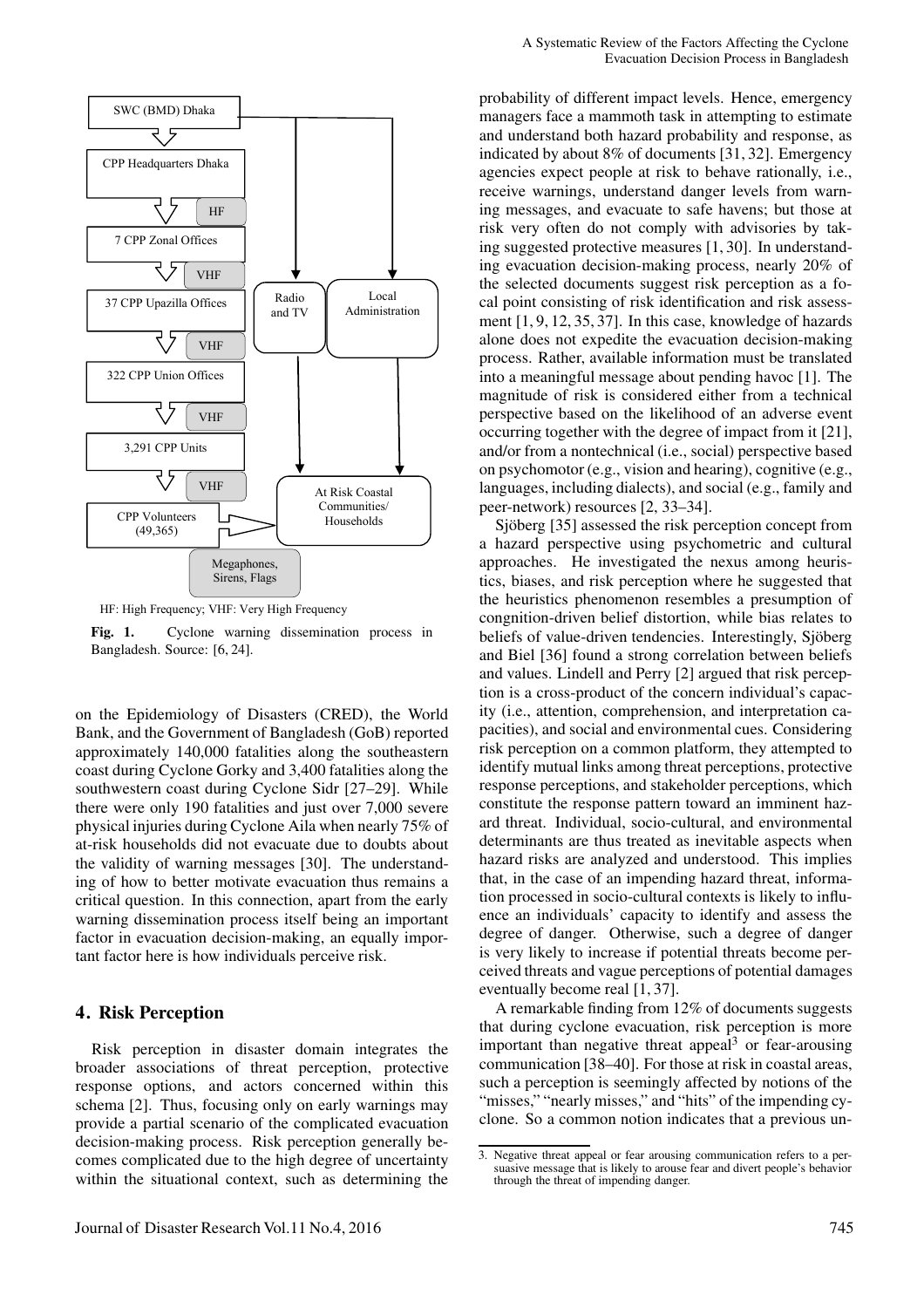necessary evacuation provokes a lower likelihood of evacuation in future cyclones. A false alarm, also known as "crying wolf" [41], may challenge the credibility of future warnings, eventually reducing compliance with evacuation advisories [42]. Slightly over 31% of documents addressing the Bangladesh context suggest that over a 17 years period, i.e., from Cyclone Gorky in 1991 to Cyclone Sidr in 2007, the average evacuation rate increased from slightly below 27% to about 33%, indicating only a 6% increase in evacuation rate – not at all satisfactory considering the goals for motivating people in evacuation compliance adopted within the cyclone preparedness scheme by stakeholder agencies [5–6, 16, 18, 22]. Among the factors inhibiting those at risk from evacuating, nearly 38% of documents specifically indicated false alarms were a very common factor [4–8, 18]. During category-4 Cyclone Sidr, for instance, about 19% of respondents specifically reported that they did not trust cyclone warnings, and one of the reasons behind this disbelief was a false tsunami warning in coastal Bangladesh two months prior to Sidr's landfall [18]. This percentage might be relatively small, but it underscores the need to look into the mutual link between at-risk population's risk perception and the warning message's trustworthiness – or lack thereof.

During 2009 tropical Cyclone Aila, a category-1 cyclone that significantly damaged much of southwestern coastal Bangladesh, the fatality rate was very low at 190 people killed due to timely evacuation by those at risk [30]. Although only about 25% of households were found to be willing to evacuate during this cyclone, spillover effects of a paradigm shift from post-disaster rehabilitation to pre-disaster preparedness under the disaster management program by the Bangladesh government were found to be effective over time [25, 30, 43]. Local CPP volunteers, NGOs, disaster management committees steered by the local government, and available media informed those at risk of the tentative trajectory of Aila 26 hours before landfall. This was further validated by findings from the indigenous knowledge of people at risk that eventually helped them decide to evacuate to the nearest safe havens within a reasonable time frame [43– 44]. The most notable phenomenon in this case was the way households at risk started preparing for evacuation by using information from their peer networks and indigenous knowledge such as the roar of the wind together with the movements of ants and acquatic species indicating an imminent hazard, given their limited access to both required information and resources. Similar to the experiences of evacuees from developed countries reported by Dow and Cutter [21], during Aila, evacuees did not encounter traffic delays but experienced insufficient space in cyclone shelters and the absence of well-directed evacuation routes [30]. In light of this scenario, just over 31% of Bangladesh focused documents investigated factors affecting evacuation behavior/decisions during cyclones [4– 6, 8, 18] suggesting that households who delayed evacuating were less likely to find the space they required inside cyclone shelters and this delay was mainly governed by their personal "optimistic bias" [39]. Ex-post cyclone householders who reached rehabilitation aid quicker, especially for reconstructing damaged houses, were less likely to experience adverse impacts over a longer period [46–47]. Hence, risk perception appears to have had a greater effect on the rapidity of the decision-makdecisionmaking process of those at risk before, during, and after cyclone states.

A poor understanding of a community's risk perception is likely to make even well-planned policies ineffective [48]. Risk perception is thus critical in understanding how individuals decide to evacuate – or not. In the coastal Bangladesh context, whether individuals in highrisk<sup>4</sup> zones or risk<sup>5</sup> zones or low-risk<sup>6</sup> zones intend to evacuate as a devastating cyclone approaches, understanding how individuals decide about an imminent hazard posing risk to themselves and their families is of great significance when addressing cyclone evacuation decisionmaking issues. This may also lead the way to redesigning evacuation messages incorporating essential information from forecasting. Otherwise, deviations in forecast messages may lead to confusion and distrust that eventually drive people at risk not to evacuate as reported by Roy et al. [45] during Cyclone Sidr in Bangladesh. It is therefore very important to understand how people proceed from receiving evacuation messages to deciding to evacuate, which is a process addressing both warning compliance and risk perception.

### 5. Evacuation Decision-Making

Research on evacuation decision-making has mainly considered the intrinsic characteristics of evacuees and non-evacuees as suggested by 25% of documents [1, 4– 6, 11, 13, 17, 22, 34, 49]. Apart from general issues (e.g., safe haven features, transport, and routes etc.); specific issues such as impediments associated with evacuation (e.g., the certainty of getting space for household members inside safe havens) during cyclones are addressed by 12% [3, 5–6, 34, 42], evacuation compliance by  $10\%$  [5, 18, 34, 42], and household and community aspects by 12% [5, 17, 18, 33–34] of the selected 41 documents. Again, nearly 12% of documents (general context) applying different models addressing evacuation decision considered risk perception, sheltering, fear-arousing communication, hazard characteristics, and certain versus probablistic hazard outcomes [2, 3, 5, 17, 38].

Lindell and Perry [2] developed the Protective Action Decision Model (PADM), a multistage model describing overlapping processes likely to trigger evacuation compliance during natural hazards. The PADM integrates the processing of information obtained from different social and environmental cues with specific messages that social sources disseminate through different media and channels to those at risk.

The PADM focuses on three processes:

<sup>4.</sup> Within 50 km. from the sea shore.

<sup>5.</sup> Within  $51-75$  km. from the sea shore.<br>6. Within  $76-100$  km. from the sea shore

Within 76–100 km. from the sea shore.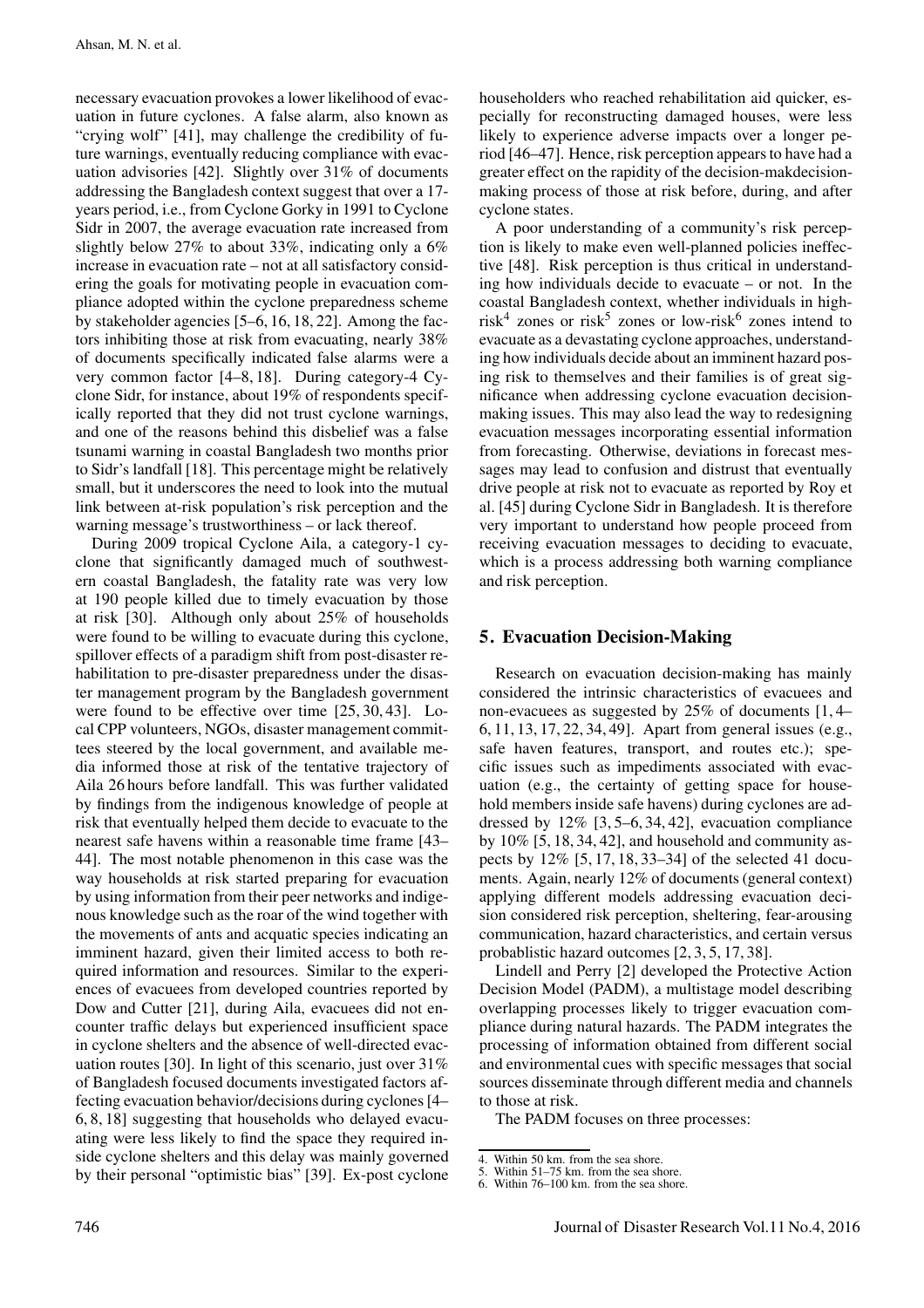- (i) Reception and comprehension of warningmessages or exposure
- (ii) Attention to social/environmental cues
- (iii) Interpretation of social/environmental cues, considered to be critical predecision functions that precede remaining functions.

All subsequent functions are based on three core perceptions – threat, protective response, and stakeholder, as mentioned in the section on risk perception. Together these form a platform for decision-makers on how to respond to an impending hazard.

Lindell and Perry [2] show a mutual relationship in their model among perceived threat, personal risk, and protective response, i.e., evacuation. This work has been comprehensive in introducing both social and environmental contexts to the forefront in modelling evacuation decision-making. As pointed out by Lindell and Perry [2], however, this model has a shortcoming in that hypothesizing each successive variable mediates the link between the variable that precedes it and the variable that succeeds it.

Huang et al. [11], in contrast, focused on contextual factors in the household's evacuation decision-making process. Their study presents the importance of formal warning messages, perceived storm characterisitcs, and previous hazard experience; which are likely to affect expected personal impacts of evacuation decisions. This study suggests that emergency agencies must carefully understand their target groups to ensure transmission of concrete messsages through appropriate channels to raise low expectations of personal impact or to lessen the overestimation of evacuation hindrances.

In line with core findings from studies by Lindell and Perry [2] and Huang et al. [11], 50% of primary data based documents on Bangladesh also denote the distinct influence of social factors, e.g., the social custom of maintaining "purdha" (a kind of curtain) by adult women, on the household's cyclone evacuation decision-making processes [4–6, 18, 22, 26, 50]. Findings from these documents show that households at risk in coastal Bangladesh are expected both to manage situational contexts and to deal with socio-cultural hurdles in the event of an imminent cyclone threat. Regardless whether a household belongs to a southwestern coastal community composed of mostly rural areas or a southeastern coastal community composed of both rural and urban areas, it is very likely to work in its own distinct way regarding the common objective of evacuation, and thus a cohesive evacuation compliance is hardly to be found even within one area type – urban/rural or solely rural. Again, among documents on Bangladesh, nearly 19% point out that gender and the number of dependent members in the household [4, 18, 50], a distrust of warning messages [5, 16, 18], the characteristics of public shelters [5, 22, 51], and the income level of the household [8, 18, 49] significantly influence evacuation decision-making. The same trend is exhibited in nearly 13% of documents addressing the literacy level of decision-makers [4, 18], the number of dis-

abled members in households [5–6], and the fear of burglary [4, 51] in coastal Bangladesh. These factors, subject to situational contexts, are likely to either motivate people to – or dissuade them from – the evacuation process. A major influnece is the social custom of purdha among adult women. This concept implies *a curtain*, used figuratively to indicate the separation of women from men, which must be maintained when adult women go outside [50]. Some 19% documents show purdha to be a pivotal factor either dissuading or delaying household members' evacuation [6, 18, 50]. In addition, about 13% of documents indicate that lessons learned from previous hazards at the household level affect evacuation decision-making [6, 52]. By summarizing the above findings, households in Bangladesh are influenced specifically by the process of receiving the early warning message, identifying and assessing potential damage to structural and nonstructural assests from the impending hazard(s) while interpreting the message, and finally choosing the best possible protective response.

In connection with the above factors, results from primary data-based studies after Cyclones Gorky, Sidr, and Aila in Bangladesh suggest that a number of specific factors, categorized under four broad types, stand out as significant determinants for successful evacuation compliance:

- (i) Public cyclone shelters, e.g., location and availability of *killas*<sup>7</sup> adjacent to the shelter
- (ii) Characteristics of early warning messages and the status of disaster preparedness training
- (iii) Risk perceptions of households
- (iv) Socioeconomic conditions of households at risk [4–6, 22]

Subject to the availability of early warning systems, CPP units, and emergency teams of the local government, the above determinants may affect evacuation processes differently within and between areas [51]. This implies that even though some similarities exist among the factors affecting evacuation decision-making in general, distinct differences also emerge. As pointed out in nearly 31% of documents, for example, during category-4 Cyclone Gorky making landfall in southeastern coastal Bangladesh, the fear of burglary, inefficient and lesscredible cyclone warning messages, and insufficient disaster preparedness training were found to be the major factors influencing household evacuation decisionmaking [22, 26, 50–51, 55]. During another category-4 cyclone, Sidr, that made landfall in southwestern coastal Bangladesh, as indicated by nearly 19% of documents, difficulty in understanding cyclone warning messages, previous false alarms, distance to the nearest public cyclone shelter, poor maintainance of existing cyclone shelters, and the availability of *killa* in the neighborhood of a cyclone shelter were reported to be the most important

<sup>7.</sup> A *killa* is a heightened earthen platform for safekeeping livestock during natural hazards such as cyclones and floods.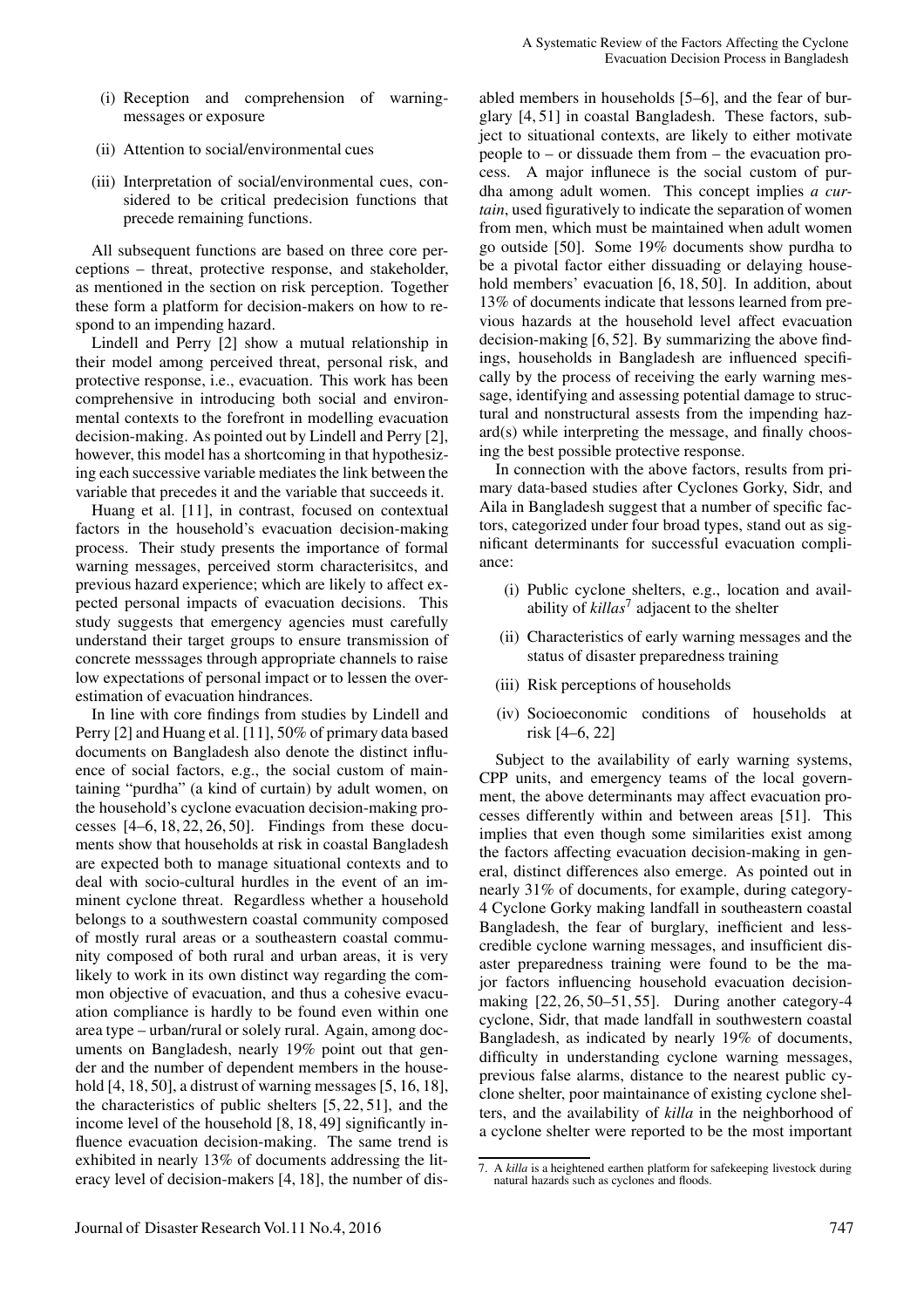factors influencing/determining the onset of the evacuation process [5–6, 18]. During both events, however, common factors were:

- Insufficient cyclone shelters
- Overcrowding situation inside shelters
- Warning signal problems
- The absence of the dissimination of previous cyclone experience among those at risk.

Interestingly, the impact zone of Cyclone Gorky consisted of both urban and rural areas, whereas the impact zone for Cyclone Sidr consisted mostly of rural areas, some periurban areas, and some least urbanized areas, suggesting that diverse spatial attributes, e.g., road network or proximity to exposed areas, in rural, urban, and periurban areas were likely to affect the evacuation decision-making in different zones in coastal Bangladesh.

## 6. Discussion and Recommendations

Sections 3-5, issues of concern were discussed in general, then connected to the Bangladesh context, which we focused on next. In this light, major findings from content analysis for early warning, risk perception, and the evacuation decision-making process in Bangladesh are summarized into the following:

First, the credibility of warning messages appears to be a very important determinant in evacuation compliance. Content analysis findings show that only one agency, the Bangladesh Meteorological Department (BMD), prepares forecasting and warning messages without the support of any other specialized unit (e.g., the Regional Specialized Meteriological Center, analysis and forecasting units, and regional and local liaison teams), and without using advanced forecasting systems (e.g., high-resolution satellite images, CLIPER $5^8$ ). This tends to lack forecasting accuracy (e.g., intensity level, cyclone landfall time, and storm trajectory). Hence, during cyclone events, less advanced forecasting systems fail to provide sufficiently accurate forecasts and may even produce false alarms, as has happened on several occasions.

Second, no study exclusively applying either psychometric, cultural, cognitive, or affective approaches has been conducted in Bangladesh to assess the different dimensions of risk perception in evacuation research.There thus exists a knowledge gap on concern drivers, together with sources of objective and subjective risk perceptions (i.e., electronic media versus the roar of the wind) of people at risk in coastal Bangladesh.

Third, critical factors affecting the evacuation decisionmaking process apper to be governed by socio-cultural determinants (e.g., purdha), although these determinants are not addressed in depth by studies conducted in Bangladesh up to now.

In addition, issues specific to developed countries such as "shadow evacuations," i.e., situations when people from areas outside a declared evacuation area voluntarily evacuate, causing road congestion that inhibits the egress of those evacuating from an area at risk, have not been studied in Bangladesh, since these are the least likely scenarios to occur during cyclone evacuations there.

Content analysis findings suggest that determinants of early warning, risk perception, and evacuation decisionmaking are not mutually distinctive but overlap in some occasions. The mutual relationships among these three themes is thus not unidirectional, but is rather bi- and/or multidirectional.

Risk perception, is likely to be affected by the contentspecificity of the warning message on the one hand, while evacuation compliance on the other hand depends largely on the degree of risk perceived by those at risk. This seemingly simple relationship may not be simple at all because there may be other determinants likely to affect the evacuation process both at the individual and household levels. In this context, we may consider the given knowledge level of an individual or the main decisionmaker at the household. Depending on the knowledge level, an individual is likely to look for critical information about impending hazards from reliable sources and consequently cross-check among sources if information is incomplete or confusing (e.g., unknown scientific terms in warning message and different messages from different sources). Again, using this knowledge level, individuals may, depending on their physical and mental capabilities, be able to perceive the degree of risk from the hazard and finally able to decide to evacuate within a reasonable time frame. Interestingly, this knowledge level depends on factors such as literacy level, media access, (e.g., TV and radio), indigenous knowledge, previous hazard experience, connection to local emergency agencies, and disaster preparedness training. These clearly imply that it is very difficult to conclude that a single determinant exclusively affects early warning or risk perception or evacuation decision-making. This is also true for those at risk in coastal Bangladesh with a lesser degree of access to resources for making evacuation decisions during tropical cyclones.

Studies conducted in Bangladesh on early warning and cyclone evacuation decision-making are mostly qualitative, and did not apply any exclusive models on psychometric, cultural, cognitive, or affective approaches [16, 22, 26, 49, 51, 55]. So far the most comprehensive quantitative studies applying multivariate analysis have been done by Paul [18] and Ahsan et al. [4], in which the themes of social cognitive theory (SCT) [18, 56–57] and the PADM [2] have been applied. SCT conventionally considers factors such as ethnic and immigration status of early-warning recipients and the cost and availability of public transport, which are not widely applicable in the context of Bangladesh and thus not incorporated in the multivariate analyses by Paul [18]. The PADM, as explained in Section 5, was originally developed for the industrialized countries (e.g., the USA) and therefore

<sup>8.</sup> This is a statistical storm-track prediction model based on climatology and persistence [54].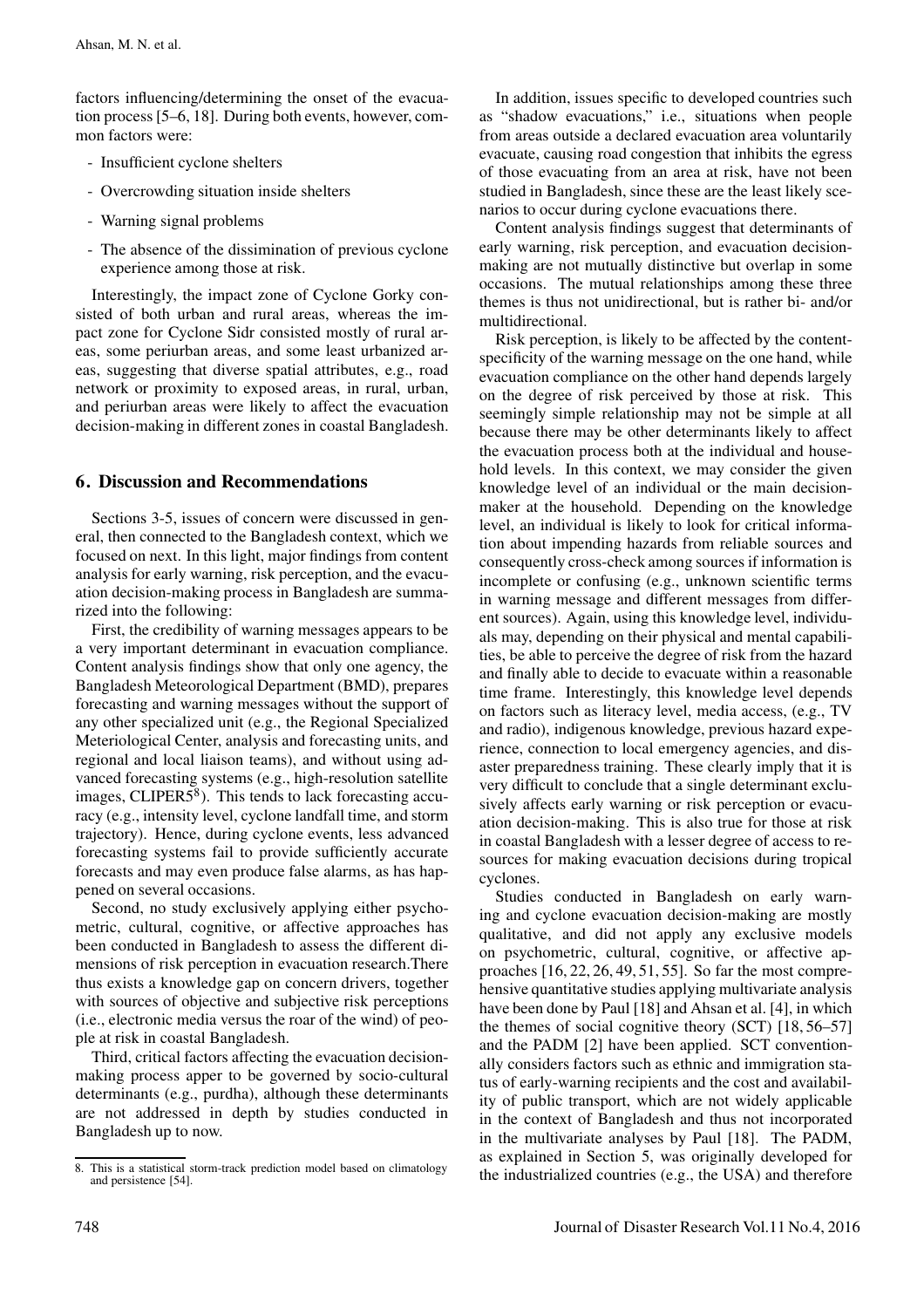cannot be directly applied to assess evacuation scenario in an agrarian country (e.g., Bangladesh). Many of the variables used in both of these studies are categorical and the outcomes of the decision model are more likely to be inductive and eclectic, indicating the necessity to incorporate more relevant continuous variables that would make evacuation behavior more predictable both in the Bangladesh context and a regional context.

At this point, we believe that apart from the result of Paul's [18] and Ahsan et al.'s [4] studies, other studies by Paul et al. [6], Paul and Dutt [5], Haque [16, 22], and Paul and Routray [7] have also contributed substantially to the understanding of the evacuation decision-making in coastal Bangladesh.

In light of the above findings and discussion, we would suggest two policy recommendations:

First, with a view to addressing the forecasting challenge, a rational approach would be to upgrade the existing cyclone forecasting system used by the BMD. At present the BMD utilizes three consecutive steps for cyclone forecasting:

- (a) Collection, interpolation, and analysis of wind data
- (b) Determination of steering airflow
- (c) Forecasting of cyclone trajectory and intensity [45]

These steps are assimilated by using

- (i) Storm track prediction (STP) and
- (ii) Steering and persistence (STEEPER) [58–59].

Technically, neither of the methods is sufficiently advanced to generate forecasts with an accuracy more than 12 hours ahead [45, 60]. So introducing the cycloneforecasting version of the Weather Research and Forecasting (HWRF) model [60] would be a distinctive advantage as it can generate a more precise long-term cyclone track along with intensity forecasts in support of other required logistics such as the Global Telecommunication System (GTS) and NOAA's high resolution sattelite images [45]. Because BMD is already operating WRF to forecast rainfall, such adoption of HWRF would be compatible with meteorologists' regular forecasting at no additional training, cost, or logistics for such new adoption [45]. Cyclone forecasting using HWRF is likely to enhance the credibility of warning messages. The likelihood of false alarms would also be decreased. Simultaneously, along with other available channels, warning information could be disseminated more efficiently by using the existing countrywide mobile phone network and community radios [61–64]. Voice messages in Bengali prepared in different local dialects by the same source could be disseminated as warning messages and advisories to locations at risk. While designing voice messages, designated emergency agencies must understand how users draw risk conclusions and their capacity for interpreting warnings and assessing the safety of families and assests.

Second, to narrow the knowledge gap, more quantitative studies must be carried out in coastal Bangladesh. In this context, the following lessons from empirical studies in coastal Bangladesh by Haque and Blair [51], Haque [16], Paul et al. [6], Paul and Dutt [5], Ahsan et al. [4], and Paul [18] on evacuation compliance during Cyclone Gorky (in 1991), Cyclone Sidr (in 2007), and Cyclone Aila (in 2009) can be considered while designing quantitative studies:

- (i) When households at risk feel that they should stick to actions best for them even when agencies instruct otherwise, evacuation likelihood lessened
- (ii) When households had experienced evacuation when they could save lives and assets, evacuation likelihood increased
- (iii) For larger household sizes with proportionatly more dependent members and a large number of livestock, evacuation likelihood lessened

Further quantitative studies taking into account the above-stated lessons are likely to provide specific insights into why the change in the evacuation rate in Bangladesh over 17 years (1991–2007) has been unsatisfactory in identification and assessment of hazard risks and response. In this context, intended quantitative studies must incorporate more representative variables to obtain empirical findings that would eventually be helpful for policy-makers in determining ways to enhance evacuation compliance in coastal Bangladesh.

### 7. Conclusions

Our main aim here has been to review literature and identify and assess critical determinants affecting the evacuation decision-making during tropical cyclones in Bangladesh. In this context, our major findings suggest that cyclone evacuation compliance is governed by a number of overlapping factors considered under the themes of early warning, risk perception, and evacuation decision-making. The challenges of current forecasting system for disseminating early warning messages and the knowledge gap in evacuation research for policymaking in Bangladesh are identified as critical issues in addressing cyclone evacuation compliance. Against this backdrop, we have suggested introducing an advanced cyclone-forecasting system for generating precise, more accurate cyclone information (i.e., intensity and trajectory), which is likely to enhance warning message credibility. The dissemination of voice messages in Bengali using the mobile phone network is also suggested. To overcome the current knowledge gap, we suggest further quantitative research incorporating a sufficient number of socio-cultural variables.

In closing, we would like to mention a recurring challenge in evacuation research, especially in the social science domain, i.e., the problem of recall, also noted by Dash and Gladwin [1]. Once a tropical cyclone makes landfall or misses and time passes, the affected populations are likely to have difficulty remembering precisely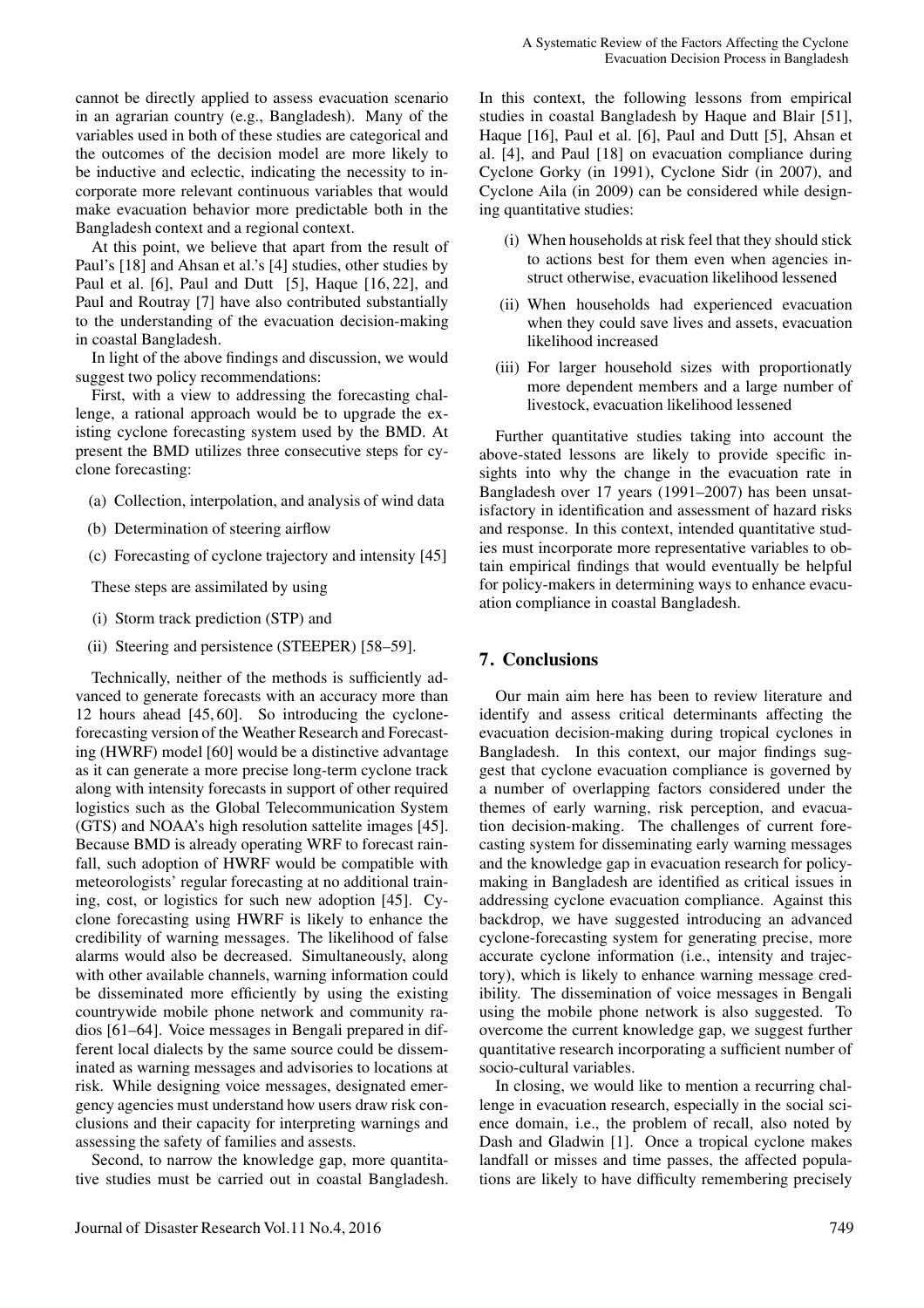what happened during a storm and how their insights of the situation changed during the decision-making process. Generally studies are carried out in the aftermath of a cyclone when some respondents provide divergent statements of their actual countermeasures at the time of the hazard. This requires more careful, systematically designed simulteneous pre- and post-cyclone studies to deal with "recall bias" problems addressing evacuation decision-making processes in coastal Bangladesh as well as globally. Such endeavors are likely to provide a breakthrough in developing efficient ways to enhance evacuation compliance, along with framing constructive guidelines for all stakeholder agencies.

#### Acknowledgements

This paper was prepared as part of the doctoral study of the corresponding author. All the authors would like to thank the International Centre for Water Hazard and Risk Management (ICHARM) and Honjo International Scholarship Foundation (HISF) of Japan for their invaluable support in this study. The corresponding author would also like to acknowledge the technical assistance by Mr. Rino Wiseman Adhikary.

#### References:

- [1] N. Dash and H. Gladwin, "Evacuation decision-making and behavioral responses: Individual and household," Nat. Haz. Rev., 10.1061/(ASCE), Vol.3, No.69, pp. 1527-6988, Aug. 2007.
- M. K. Lindell and R.W. Perry, "The Protective Action Decision Model: Theoretical Modifications and Additional Evidence," Risk Anal., doi: 10.1111/j.1539-6924.2011.01647.x, 2012.
- [3] D. S. Mileti and P. W. O'Brien, "Warnings during Disaster: Normalizing Communicated Risk," Social Problems, doi: 10.2307/3096912, 1992.
- [4] M. N. Ahsan, K. Takeuchi, K. Vink, and J. Warner, "Fac-tors affecting the evacuation decisions of coastal households during Cyclone Aila in Bangladesh," Environmental Hazards, doi: 10.1080/17477891.2015.1114912, 2016.
- [5] B. K. Paul and S. Dutt, "Hazard warnings and responses to evacuation orders: The case of Bangladesh's cyclone Sidr," Geographical Review, doi: 10.1111/j.1931-0846.2010.00040.x, 2010.
- [6] B. K. Paul, H. Rashid, M. S. Islam, and L. M. Hunt, "Cyclone evacuation in Bangladesh: Tropical cyclones Gorky (1991) vs. Sidr (2007)," Environmental Hazards, doi: 10.3763/ehaz.2010.SI04, 2010.
- [7] S. K. Paul and J. K. Routray, "Household response to cyclone and induced surge in coastal Bangladesh: coping strategies and explanatory variables," Nat. Haz., doi: 10.1007/s11069-010-9631-5, 2011.
- [8] S. K. Paul and J. K. Routray, "An Analysis of the Causes of Non-Responses to Cyclone Warnings and the Use of Indigenous Knowledge for Cyclone Forecasting in Bangladesh," in: W. Leal Filho, (Ed.), "Climate Change and Disaster Risk Management," Springer Berlin Heidelberg, pp. 15-39, 2013.
- [9] E. J. Baker, "Hurricane evacuation behavior," Int. J. of Mass Emergencies and Disasters, 1991.
- [10] N. Dash and B. H. Morrow, "Return delays and evacuation order compliance: The case of Hurricane Georges and the Florida Keys Environmental Hazards, doi: 10.1016/S1464-2867(01)00008-0, 2000.
- [11] S. K. Huang, M. K. Lindell, C. S. Prater, H. C. Wu, and L. K. Siebeneck, "Household evacuation decision-making in response to hurricane Ike," Nat. Haz. Rev., 2012.
- [12] J. H. Sorensen, "Hazard warning systems: Review of 20 years of progress," Nat. Haz. Rev., 10.1061/(ASCE)1527-6988, Vol.2, No.119, Jan. 2000.
- [13] C. Garcia and C. J. Fearnley, "Evaluating critical links in early warning systems for natural hazards," Environmental Hazards, doi: 10.1080/17477891.2011.609877, 2012.
- [14] D. S. Mileti and J. H. Sorensen, "Communication of emergency public warnings: A social science perspective and state-of-the-art assessment," ORNL-6609, Dept. of Energy, Oak Ridge National Lab., Tenn, 1990.
- [15] S. Hanson, J. D. Vitek, and P. O. Hanson, "Natural disaster: long range impact on human response to future disaster threats," Environment and Behavior, 1979.
- [16] C. E. Haque, "Climatic hazards warning process in Bangladesh: Experience of, and lessons from, the 1991 April cyclone," Environmental Management, doi: 10.1007/BF02471954, 1995.
- [17] R. Mesa-Arango, S. Hasan, S. V. Ukkusuri, and P. Murray-Tuite, "Household-level model for hurricane evacuation destination type choice using Hurricane Ivan Data," Nat. Haz. Rev., 10.1061/(ASCE)NH.1527-6996.0000083, 2013.
- [18] B. K. Paul, "Factors Affecting Evacuation Behavior: The Case of 2007 Cyclone Sidr, Bangladesh," Professional Geographer, doi: 10.1080/00330124.2011.609780, 2012.
- [19] J. H. Sorensen and B. V. Sorensen, "Community Processes: Warning and Evacuation," in: H. Rodriguez, E. L. Quarantelli, and R. R. Dynes, (Eds.), "Handbook of Disaster Research," Springer New York, pp. 183-199, 2007.
- [20] S. N. Wilson and J. P. Tiefenbacher, "The barriers impeding precautionary behaviours by undocumented immigrants in emergencies: The Hurricane Ike experience in Houston, Texas, USA," Environ-mental Hazards, doi: 10.1080/17477891.2011.649711, 2012.
- [21] K. Dow and S. L. Cutter, "Emerging hurricane evacuation issues: Hurricane Floyd and South Carolina," Nat. Haz. Rev., 10.1061/(ASCE)1527-6988(2002)3, Vol.1, No.12, 2002.
- [22] C. E. Haque, "Atmospheric hazards preparedness in Bangladesh: A study of warning, adjustments and recovery from the April 1991 Cyclone," Nat. Haz., 1997.
- [23] J. M. Nigg, "Risk communication and warning systems," in: T. Horlick-Jones, A. Amendola, and R. Casale, (Eds.), "Natural risk and civil protection," E & FN Spon, London, pp. 369-382, 1995.
- [24] GoB, "CPP Structure," Ministry of Disaster Management and Relief (MoDMR), Government of Peoples Republic of Bangladesh, http://www.cpp.gov.bd/content.php?id=CPP Structure [accessed June 19, 2014]
- [25] GoB, "Cyclone Emergency Preparedness Plan, Bangladesh *(in Bengali)*," Ministry of Disaster Management and Relief (MoDMR), Government of Peoples' Republic of Bangladesh, Dhaka, http://old.ddm.gov.bd/pdf/Small%20size%20Emergency%20Prepa redness%20Plan Cyclone DDM %20March.pdf [accessed December 3, 2014]
- [26] C. Bern, J. Sniezek, G. M. Mathbor, M. S. Siddiqi, C. Ronsmans, and A. M. R. Chowdhury et al., "Risk factors for mortality in the Bangladesh cyclone of 1991," Bulletin of the World Health Organization, 1993.
- [27] EM-DAT, "Top 10 natural disasters in Bangladesh from 1900- 2014," The Int. Disaster Database, Centre for Research on the Epidomology of Disasters (CRED). Luven. http://www. the Epidomology of Disasters (CRED), Luven, emdat.be/result-country-profile [accessed February 25, 2014]
- [28] GoB, "Cyclone Sidr in Bangladesh: Damage, loss, and needs assessment for disaster recovery and reconstruction," Gov-ernment of Peoples Republic of Bangladesh, http://relief web.int/sites/reliefweb.int/files/resources/F2FDFF067EF49C8DC 12574vDC00455142-Full Report.pdf [accessed January 16, 2014]
- [29] World Bank, "World Bank Study on Woman Empowerment," http:// www.worldbank.org/en/news/press-release/2011/11/28/empowerwomen-better-prepared-climate-change-says-world-bank-study [accessed March 13, 2015]
- [30] UNDP, "Cyclone Aila: Joint UN multi-sector assessment and response framework," United Nations Development Program, Dhaka, http://www.scribd.com/doc/79662690/Aila-UN-Assessment-Frame work-FINAL [accessed April 22, 2013]
- [31] I. Burton, R. W. Kates, and G. F. White, "The environment as hazard," Oxford University Press, New York, 1978.
- [32] U. Meissen, and A. Voisard, "Current state and solutions for future challenges in early warning systems and alerting technologies," in, "Advanced ICTs for Disaster Management and Threat Detection: Collaborative and Distributed Frameworks," pp. 108-130, 2010.
- [33] A. S. Dhar and M. A. Ansary, "Community-based evaluation for the development of a sustainable disaster early warning system," J. of Emergency Management, 10.5055/jem.2012.0106, 2012.
- M. K. Lindell, J. E. Kang, and C. S. Prater, "The logistics of household hurricane evacuation," Nat. Haz., doi: 10.1007/s11069-011- 9715-x, 2011.
- "Factors in Risk Perception," Risk Anal. doi: [35] L. Sjöberg, "Factors in Risk<br>10.1111/0272-4332.00001, 2000.
- [36] L. Sjöberg and A. Biel, "Mood and belief-value correlation," Acta Psychologica, doi: 10.1016/0001-6918(83)90007-0, 1983.
- [37] K. J. Tierney, "Sociology's unique contributions to the study of risk," University of Delaware, http://udspace.udel.edu/handle http://udspace.udel.edu/handle /19716/589 [accessed March 22, 2015]
- [38] J.-P. Mulilis, and T.S. Duval, "The PrE Model of Coping and Tornado Preparedness: Moderating Effects of Responsi-bility," J. of Applied Social Psychology, doi: 10.1111/j.1559- 1816.1997.tb01623.x, 1997.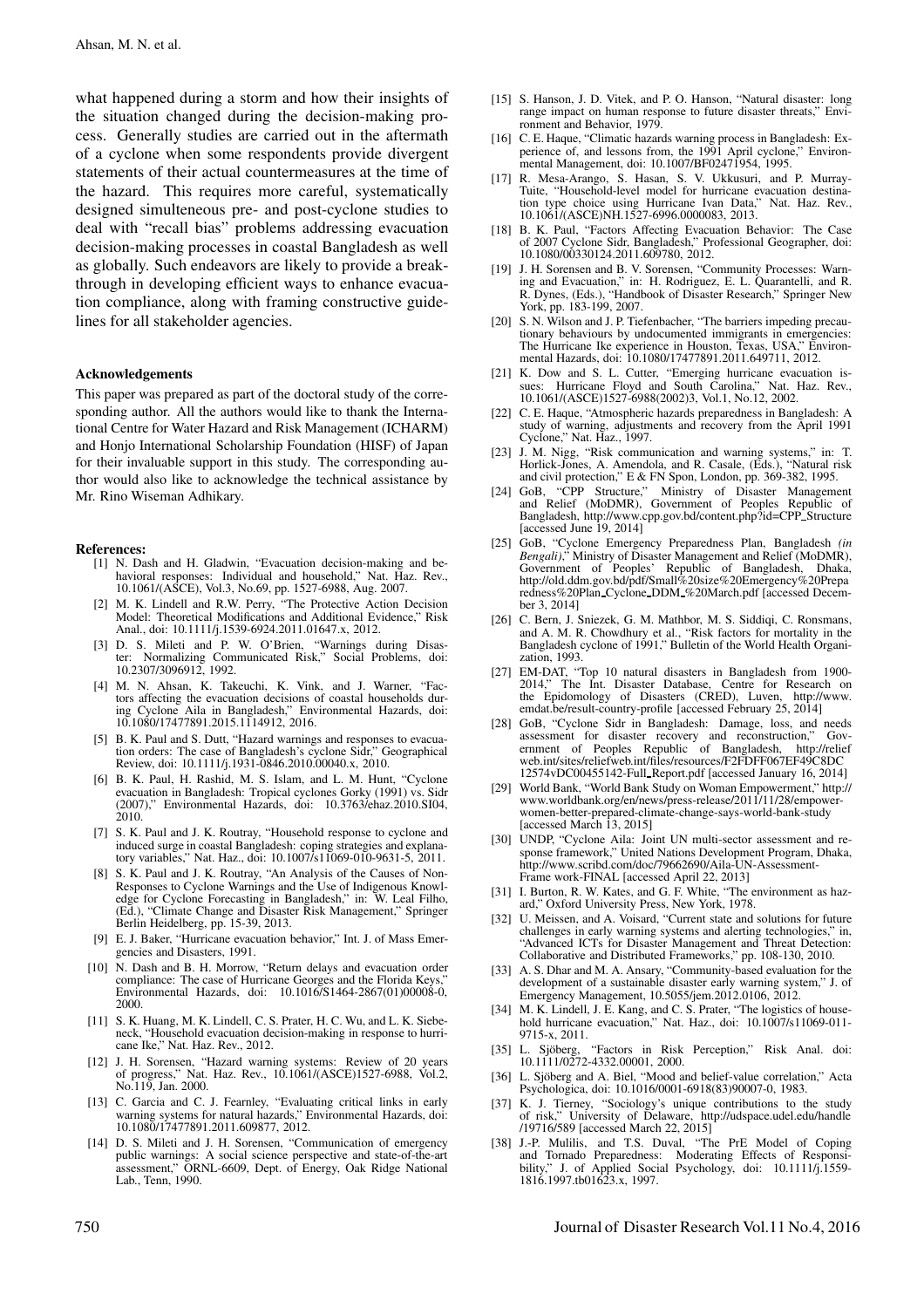| <b>Themes</b>              | Dimension(s)                                     | <b>Factors</b>                                                                                                                                                                                                                        | Documents selected for<br>general contexts                                                                                                                                                  | Documents selected for<br><b>Bangladesh contexts</b>                                                                                        |
|----------------------------|--------------------------------------------------|---------------------------------------------------------------------------------------------------------------------------------------------------------------------------------------------------------------------------------------|---------------------------------------------------------------------------------------------------------------------------------------------------------------------------------------------|---------------------------------------------------------------------------------------------------------------------------------------------|
| Early warning              | Psychological                                    | a. Language<br>b. Technical terms<br>c. Threat information                                                                                                                                                                            | Dash and Galdwin [1]; Huang<br>et al. [11]                                                                                                                                                  | Haque [22]; Paul [18]; Dove<br>and Khan [55]                                                                                                |
|                            | Socio-technical                                  | a. Source<br>b. Channel<br>c. Recipients' knowledge level                                                                                                                                                                             | Garcia and Fearnley [13];<br>Mileti and Sorensen [14];<br>Sorensen and Sorensen<br>[19]; Mesa-Arango et al.<br>$[17]$ ;                                                                     | Paul and Dutt [5]; Paul and<br>Routray [7]; Haque [16];<br>Roy et al. $[45]$                                                                |
|                            | Psychological<br>and<br>Socioeconomic            | a. Literacy level of the recipient<br>b. Asset possession (e.g., TV and radio)<br>c. Connection with peers                                                                                                                            | Mileti and Sorensen [14];<br>Mileti and O'Brien [3];<br>Lindell and Perry [2];<br>Hanson, Vitek, and<br>Hanson [15]; Nigg [23];<br>Wilson and Tiefenbacher<br>[20]; Dash and Morrow<br>[10] | Paul et al. [6]; Ikeda [50]                                                                                                                 |
| Risk perception            | Psychomotor                                      | a. Vision (e.g., color of cloud)<br>b. Hearing (e.g., color roar of the wind)                                                                                                                                                         | Dow<br>Sorensen $[12]$ ;<br>and<br>Cutter [42]                                                                                                                                              | Paul and Routray [7]; Paul<br>[52]; Dove and Khan [55]                                                                                      |
|                            | Cognitive and<br>social                          | a. Language<br>b. Family<br>c. Peer-network                                                                                                                                                                                           | Baker <sup>[9]</sup>                                                                                                                                                                        | Paul [18]; Bern et al. [26]                                                                                                                 |
|                            | Psychological                                    | a. Credibility of warning message source<br>b. Perceived hazard characteristics                                                                                                                                                       | Dash and Galdwin [1];<br>Sjöberg [35]; Weinstein<br>$[39, 40]$ ; Breznitz $[41]$                                                                                                            | Paul et al. [6]; Paul [18]                                                                                                                  |
|                            | Quantitative,<br>Cognitive, and<br>Psychological | Specificity of risk information by warning message                                                                                                                                                                                    | Tierney [37]; Burton, Kates,<br>and White [31]; Meissen<br>and Voisard [32]; Sjöberg<br>and Biel [36]; Mulilis and<br>Duval [38]                                                            |                                                                                                                                             |
|                            | Socioeconomic                                    | Stakeholders' perception                                                                                                                                                                                                              | Lindell and Perry [2]; Baker<br>[9]                                                                                                                                                         |                                                                                                                                             |
| Evacuation decision-making | Situational<br>context                           | a. Facilitators (e.g., personal vehicle)<br>b. Impediments (e.g., ambiguous information)                                                                                                                                              | Lindell and Perry [2]; Baker<br>[9]; Mileti and Sorensen<br>[14]; Lindel, Kang, and<br>Prater [34]; Dow and<br>Cutter [42]                                                                  |                                                                                                                                             |
|                            | Social                                           | a. Gender issue<br>b. Social norm                                                                                                                                                                                                     |                                                                                                                                                                                             | Ikeda [50]; Alam and Collins<br>[49]; Paul [52]; Dove and<br>Khan $[55]$                                                                    |
|                            | Socioeconomic<br>and<br>psychological            | a. Dependency ration in the household<br>b. Pet ownership<br>c. Income-generating cattle ownership<br>d. Literacy level of the key decision-maker at<br>household<br>e. Number of disable members in household<br>f. Fear of burglary | Huang et al. [11]                                                                                                                                                                           | Paul and Dutt [5]; Paul [18];<br>Paul and Routray [8];<br>Haque and Blair [51];<br>Haque [22]; Ahsan et al.<br>$[4]$ ; Dove and Khan $[55]$ |
|                            | Logistic                                         | a. Distance to the safe haven (i.e., cyclone shelter)<br>b. Space sufficiency in safe haven                                                                                                                                           | Baker [9]; Lindel, Kang, and<br>Prater [34]                                                                                                                                                 | Paul and Dutt [5]; Dhar and<br>Ansary [33]; Paul [52]                                                                                       |

## Appenddix A. List of documents used for content analysis

- [39] N. D. Weinstein, "Optimistic biases about personal risks," Science, doi: 10.1126/science.2686031, 1989.
- [40] N. D. Weinstein, "The precaution adoption process," Health Psychology, 1988.
- [41] S. Breznitz, "Cry wolf: The psychology of false alarms," Lawrence Erlbaum Associates, Hillsdale, NJ, 1984.
- [42] K. Dow and S. L. Cutter, "Crying wolf: Repeat responses to hurricane evacuation orders," Coastal Management, doi: 10.1080/08920759809362356, 1998.
- [43] GoB, "Cyclone shelter construction, maintainance and management policy 2011 *(in Bengali)*," Ministry of Disaster Management and Relief, Government of Peoples Republic of Bangladesh, Dhaka, www.dmrd.gov.bd/index.php?option= com docman&task= doc do wnload $\&$ gid = 536 $\&$ Itemid = 236 [accessed August 14, 2014].
- [44] Nirapad, "Cyclone Aila," http://www.nirapad.org.bd/admin/situatio

n\_report/1371883106\_3\_Cyclone%20Aila\_24.05.2009.pdf [accessed July 25, 2014]

- [45] C. Roy, S. K. Sarkar, J. Åberg, and R. Kovordanyi, "The current cyclone early warning system in Bangladesh: Providers' and receivers' views," Int. J. of Disaster Risk Reduct., doi: 10.1016/j.ijdrr.2015.02.004, 2015.
- [46] S. Akter and B. Mallick, "The poverty-vulnerability-resilience nexus: Evidence from Bangladesh," Ecological Economics, doi: 10.1016/j.ecolecon.2013.10.008, 2013.
- [47] M. Nadiruzzaman and B. K. Paul, "Post-Sidr public housing assistance in Bangladesh: A case study," Environmental Hazards, doi: 10.1080/17477891.2012.759523, 2013.
- [48] P. Slovic, "Perception of risk," Science, 1987.
- [49] E. Alam and A. E. Collins, "Cyclone disaster vulnerability and response experiences in coastal Bangladesh," Disasters, doi: 10.1111/j.1467-7717.2010.01176.x, 2010.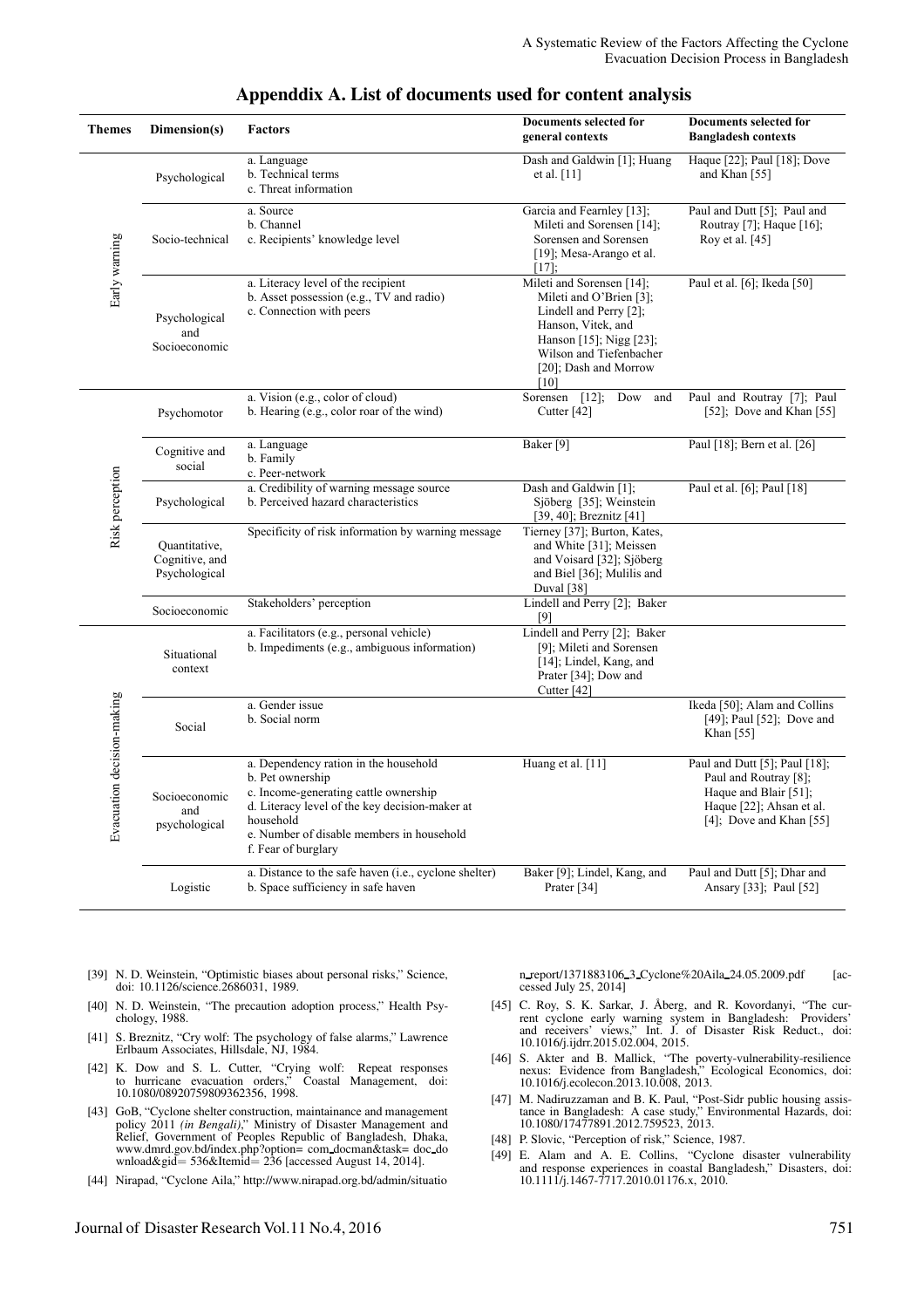- [50] K. Ikeda, "Gender Differences in Human Loss and Vulnerability in Natural Disasters: A Case Study from Bangladesh," Indian J. of Gender Studies, doi: 10.1177/097152159500200202, 1995.
- [51] C. E. Haque and D. Blair, "Vulnerability to tropical cyclones: evidence from the April 1991 cyclone in coastal Bangladesh," Disasters, 1992.
- [52] B. K. Paul, "Why relatively fewer people died? The case of Bangladesh's cyclone sidr," Nat. Haz., doi: 10.1007/s11069-008- 9340-5, 2009.
- [53] C. E. Haque, "Perspectives of natural disasters in East and South Asia, and the Pacific Island States: Socio-economic correlates and needs assessment," Nat. Haz., doi: 10.1023/A:1024765608135, 2003.
- [54] NOAA, "An overview of NHC prediction models," http://www.srh. noaa.gov/ssd/nwpmodel/html/nhcmodel.htm [accessed April 11, 2016]
- [55] M. R. Dove and M. H. Khan, "Competing constructions of calamity: The April 1991 Bangladesh cyclone," Population and Environment, doi: 10.1007/BF02209425, 1995.
- [56] A. Bandura, "Social cognitive theory of self-regulation," Organizational Behavior and Human Decision Processes, 1991.
- [57] H. Gladwin, J. K. Lazo, B. H. Morrow, W. G. Peacock, and H. E. Willoughby, "Social science research needs for the hurricane forecast and warning system," Nat. Haz. Rev., 10.1061/(ASCE): Vol.3, No.87, pp. 1527-6988, Aug. 2007.
- [58] ADRC (Asian Disaster Reduction Center), "Cyclone Pre-diction and Forecasting, Weather Warning System and Dissemination Methods: The Bangladesh Perspective," Kobe, http://www.adrc.asia/publications/TDRM2005/TDRM\_Good\_Prac tices/PDF/PDF-2005e/Chapter3 3.3.2-1.pdf [accessed April 7, 2015]
- [59] S.K. Debsarma, Cyclone forecasting and its constraints for the Bay of Bengal, Weather and Constraints of Weather Forecasting in Respective Country of the SAARC Region, SAARC Meteorological Research Center (SMRC), Dhaka, 1999.
- [60] S. Gopalakrishnan, Q. Liu, T. Marchok, D. Sheinin, N. Surgi, M. Tong, et al., Hurricane Weather Research and Forecasting (HWRF) model: 2011 scientific documentation. in: E. L. Bernardet, (Ed.), NOAA Earth System Research Laboratory and CIRES/University of Colorado, Boulder, CO, 2011, p.82.
- [61] BNNRC, "Community radio in Bangladesh," http://www.bnnrc.net /network/communityradioinbangladesh [accessed November 25, 2014]
- [62] GoB, "Mobile phone subscribers in Bangladesh," Bangladesh Telecommunication and Regulatory Commission (BTRC), Dhaka, http://www.btrc.gov.bd/facts-and-stats [accessed April 7, 2015].
- [63] U. Haque, M. Hashizume, K. N. Kolivras, H. J. Overgaard, B. Das, and T. Yamamoto, "Reduced death rates from cyclones in Bangladesh: what more must be done?," Bull World Health Organ, doi: 10.2471/BLT.11.088302, 2012.
- [64] E. Van Kleef, A. R. H. Fischer, M. Khan, and L. J. Frewer, "Risk and benefit perceptions of mobile phone and base station technology in Bangladesh," Risk Anal., doi: 10.1111/j.1539-6924.2010.01386.x, 2010.



Name: Md. Nasif Ahsan

#### Affiliation:

Research Assistant, International Centre for Water Hazard and Risk Management (ICHARM) under the auspices of UNESCO, Public Works Research Institute

Ph.D. Student; Disaster Management Program, National Graduate Institute for Policy Studies (GRIPS)

Economics Discipline, Khulna University

### Address:

GRIPS, 7-22-1 Roppongi, Minato, Tokyo 106-8677, Japan Brief Career:

2005-2008 Lecturer, Economics Discipline, Khulna University, Bangladesh

2008-2012 Assistant Professor, Economics Discipline, Khulna University, Bangladesh

2012-present Associate Professor, Economics Discipline, Khulna University, Bangladesh

2013-present Research Assistant, ICHARM, Tsukuba, Japan Selected Publications:

• M. N. Ahsan, K. Takeuchi, K. Vink, and J. Warner, "Factors Affecting the evacuation decisions of coastal households during Cyclone Aila in Bangladesh," Environmental Hazards, Vol.15, No.1, pp. 16-42, doi:10.1080/17477891.2015.1114912, 2016.

• M. N. Ahsan, "Effects of livelihood strategies on mangrove-forest resource: Do the consumption behaviour of households jeopardise the forest resource base?," Management of Environmental Quality: An Int. J., Vol.25, No.6, pp. 696-711, doi:10.1108/MEQ-05-2013-0048, 2014.

• M. N. Ahsan and J. Warner, "The socioeconomic vulnerability index: A pragmatic approach for assessing climate change led risks-A case study in the south-western coastal Bangladesh," Int. J. of Disaster Risk Reduction, Vol.8, pp. 32-49. doi:10.1016/j.ijdrr.2013.12.009, 2014.

#### Academic Societies & Scientific Organizations:

• South Asian Network for Development and Environmental Economics (SANDEE)



Name: Kuniyoshi Takeuchi

#### Affiliation:

Advisor, International Centre for Water Hazard and Risk Management (ICHARM), Public Works Research Institute (PWRI)

#### Address:

Minamihara 1-6, Tsukuba 305-8516, Japan Brief Career: 1977-1982 Associate Professor, Department of Civil and Environmental

Engineering, Yamanashi University

1982-2007 Professor, Yamanashi University

2006-2014 Director of ICHARM

2014-present Advisor of ICHARM

Selected Publications:

"A BTOP model to extend TOPMODEL for distributed hydrological simulation of large basins," Hydrological Processes, Vol.22, No.17, pp. 3236-3251.

Academic Societies & Scientific Organizations:

- International Association of Hydrological Sciences (IAHS)
- Japan Society of Hydrology and Water Resources (JSHWR)
- Japan Society of Civil Engineers (JSCE)